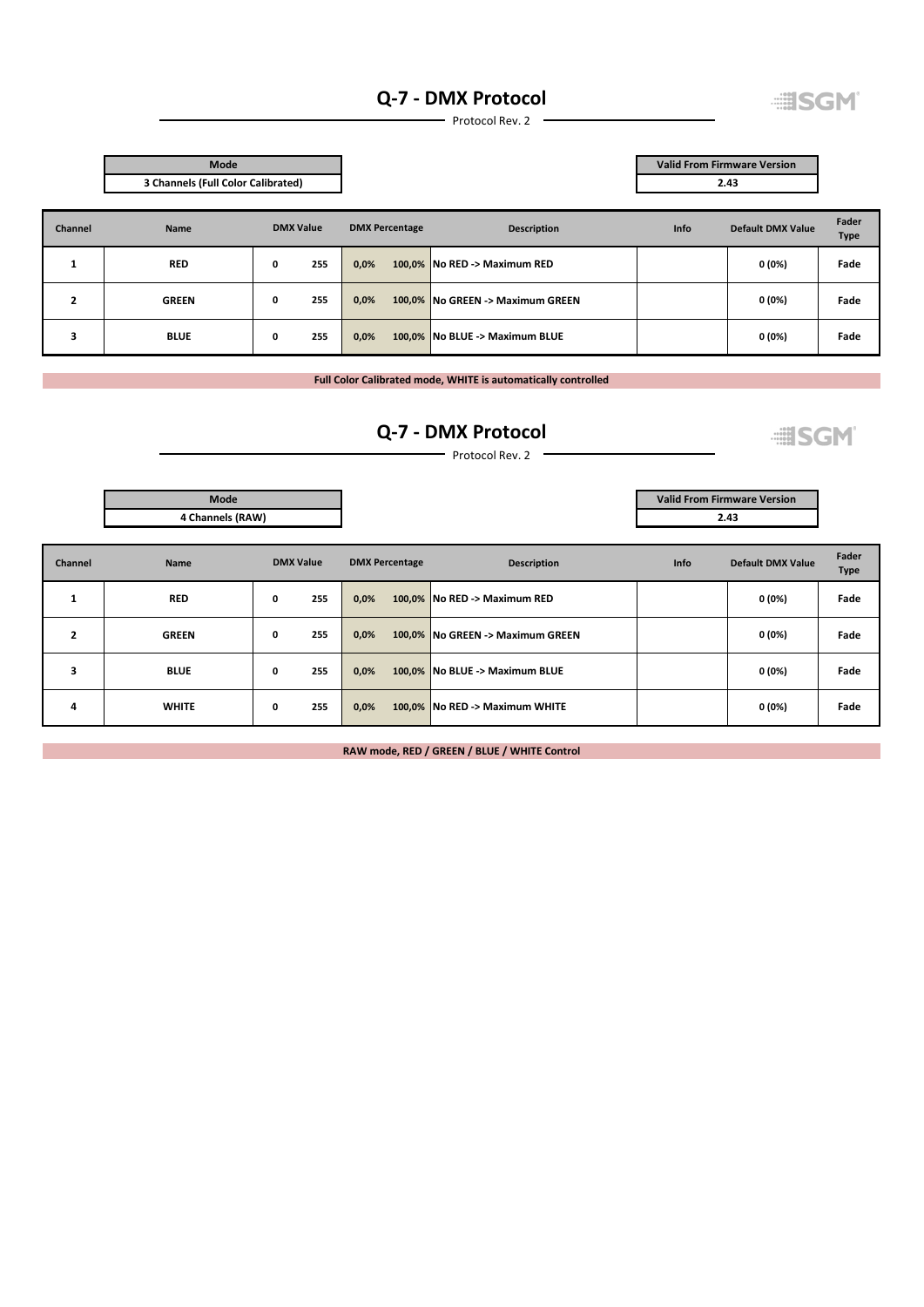### **Q‐7 ‐ DMX Protocol**



Protocol Rev. 2

**Mode**

**Valid From Firmware Version 2.43**

| www              |  |
|------------------|--|
| 6 Channels (RAW) |  |

| Channel        | Name           | <b>DMX Value</b>    |       | <b>DMX Percentage</b> | <b>Description</b>               | Info         | <b>Default DMX Value</b> | Fader<br><b>Type</b> |
|----------------|----------------|---------------------|-------|-----------------------|----------------------------------|--------------|--------------------------|----------------------|
|                |                | $\overline{7}$<br>0 | 0,0%  | 2,7%                  | <b>Closed</b>                    |              |                          |                      |
|                |                | 15<br>8             | 3,1%  | 5,9%                  | Open                             |              |                          |                      |
|                |                | 151<br>16           | 6,3%  | 59,2%                 | Strobe                           | Fast -> Slow |                          |                      |
| $\mathbf{1}$   | <b>Shutter</b> | 175<br>152          | 59,6% | 68,6%                 | Pulse - Open                     | Slow -> Fast | 10 (3,9%)                | Snap                 |
|                |                | 199<br>176          | 69,0% | 78,0%                 | Pulse - Close                    | Slow -> Fast |                          |                      |
|                |                | 244<br>200          | 78,4% | 95,7%                 | Strobe - Random                  | Slow -> Fast |                          |                      |
|                |                | 255<br>245          | 96,1% | 100,0% Open           |                                  |              |                          |                      |
| $\overline{2}$ | Intensity      | 255<br>0            | 0,0%  |                       | 100,0% No Light -> Maximum Light |              | 0(0%)                    | Fade                 |
| 3              | <b>RED</b>     | 255<br>0            | 0,0%  |                       | 100,0% No RED -> Maximum RED     |              | 0(0%)                    | Fade                 |
| 4              | <b>GREEN</b>   | 255<br>0            | 0,0%  |                       | 100,0% No GREEN -> Maximum GREEN |              | 0(0%)                    | Fade                 |
| 5              | <b>BLUE</b>    | 255<br>0            | 0,0%  |                       | 100,0% No BLUE -> Maximum BLUE   |              | 0(0%)                    | Fade                 |
| 6              | <b>WHITE</b>   | 255<br>0            | 0,0%  |                       | 100,0% No RED -> Maximum WHITE   |              | 0 (0%)                   | Fade                 |

## **RAW mode, RED / GREEN / BLUE / WHITE Control**

## **Q‐7 ‐ DMX Protocol**

 $\longrightarrow$  Protocol Rev. 2  $\longrightarrow$ 

**ESGM** 

| Mode        | <b>Valid From Firmware Version</b> |
|-------------|------------------------------------|
| nnels (CTC) | 2.43                               |

| 6 Channels (CTC) | <b>Mode</b> | Valid From Firmy |
|------------------|-------------|------------------|
|                  |             | 43<br>           |

| <b>Channel</b> | Name         | <b>DMX Value</b> |                |       | <b>DMX Percentage</b> | <b>Description</b>               | Info         | <b>Default DMX Value</b> | Fader<br><b>Type</b> |
|----------------|--------------|------------------|----------------|-------|-----------------------|----------------------------------|--------------|--------------------------|----------------------|
|                |              | 0                | $\overline{7}$ | 0,0%  | 2,7%                  | <b>Closed</b>                    |              |                          |                      |
|                |              | 8                | 15             | 3,1%  | 5,9%                  | Open                             |              |                          |                      |
|                |              | 16               | 151            | 6,3%  | 59,2%                 | <b>Strobe</b>                    | Fast -> Slow |                          |                      |
| 1              | Shutter      | 152              | 175            | 59,6% | 68,6%                 | Pulse - Open                     | Slow -> Fast | 10 (3,9%)                | Snap                 |
|                |              | 176              | 199            | 69,0% | 78,0%                 | Pulse - Close                    | Slow -> Fast |                          |                      |
|                |              | 200              | 244            | 78,4% | 95,7%                 | Strobe - Random                  | Slow -> Fast |                          |                      |
|                |              | 245              | 255            | 96,1% | 100,0% Open           |                                  |              |                          |                      |
| 2              | Intensity    | 0                | 255            | 0,0%  |                       | 100,0% No Light -> Maximum Light |              | 0 (0%)                   | Fade                 |
| 3              | <b>CTC</b>   | 0                | 4              | 0,0%  | 1,6%                  | No CTC (RAW)                     |              | 182 (71,3%)              | Fade                 |
|                |              | 5                | 255            | 2,0%  |                       | 100,0% CTC 2000K -> 10000K       |              |                          |                      |
| 4              | <b>RED</b>   | 0                | 255            | 0,0%  |                       | 100,0%   No RED -> Maximum RED   |              | 0 (0%)                   | Fade                 |
| 5              | <b>GREEN</b> | 0                | 255            | 0,0%  |                       | 100,0% No GREEN -> Maximum GREEN |              | 0(0%)                    | Fade                 |
| 6              | <b>BLUE</b>  | 0                | 255            | 0,0%  |                       | 100,0% No BLUE -> Maximum BLUE   |              | 0 (0%)                   | Fade                 |

**RAW / Calibrated when CTC is above 4 ‐ RED / GREEN / BLUE Control + CTC**